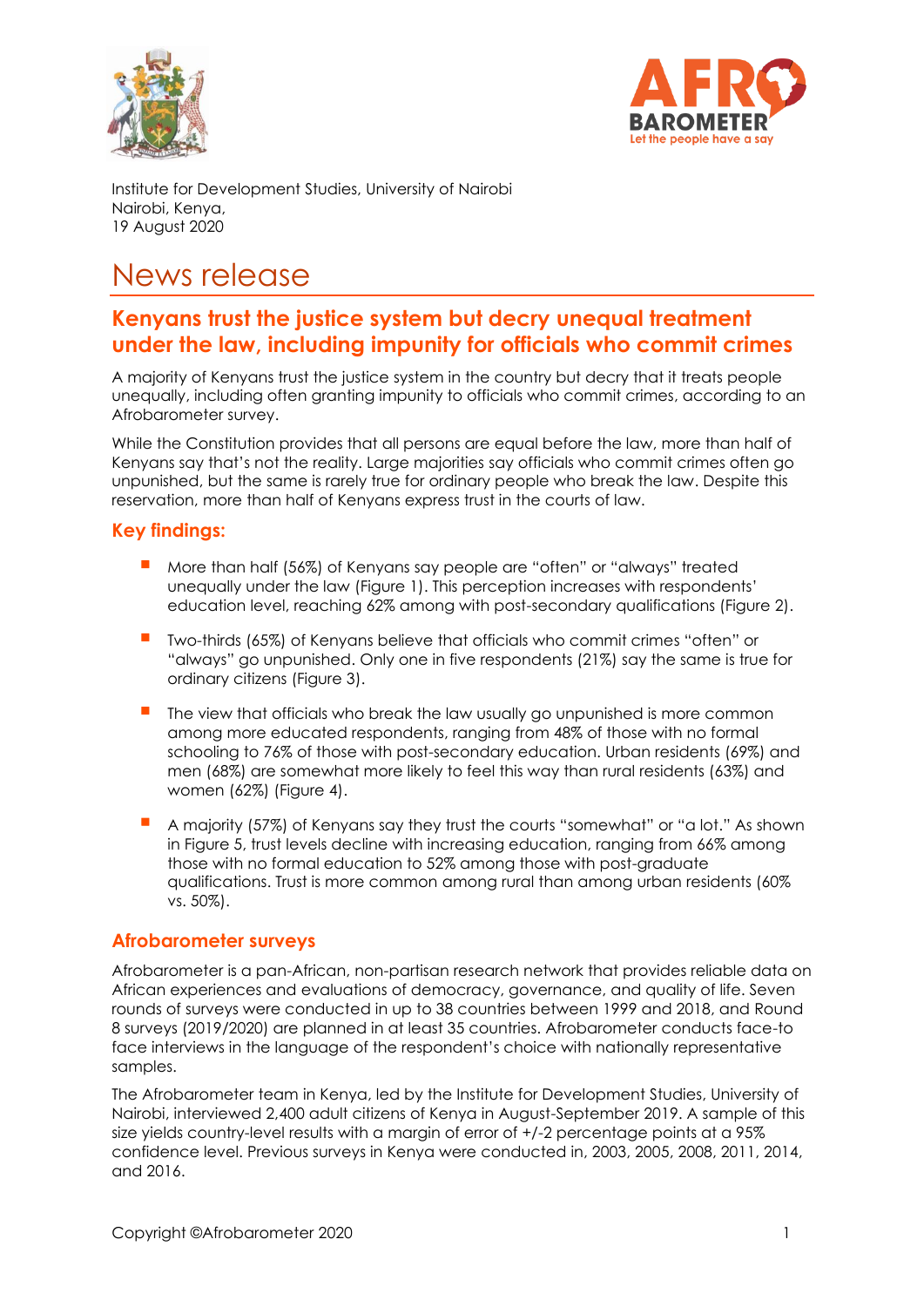

## **Charts**



## **Figure 1: Unequal treatment under the law** | Kenya | 2019

*Respondents were asked: In your opinion, how often, in this country, are people treated unequally under the law?*





*Respondents were asked: In your opinion, how often, in this country, are people treated unequally under the law?*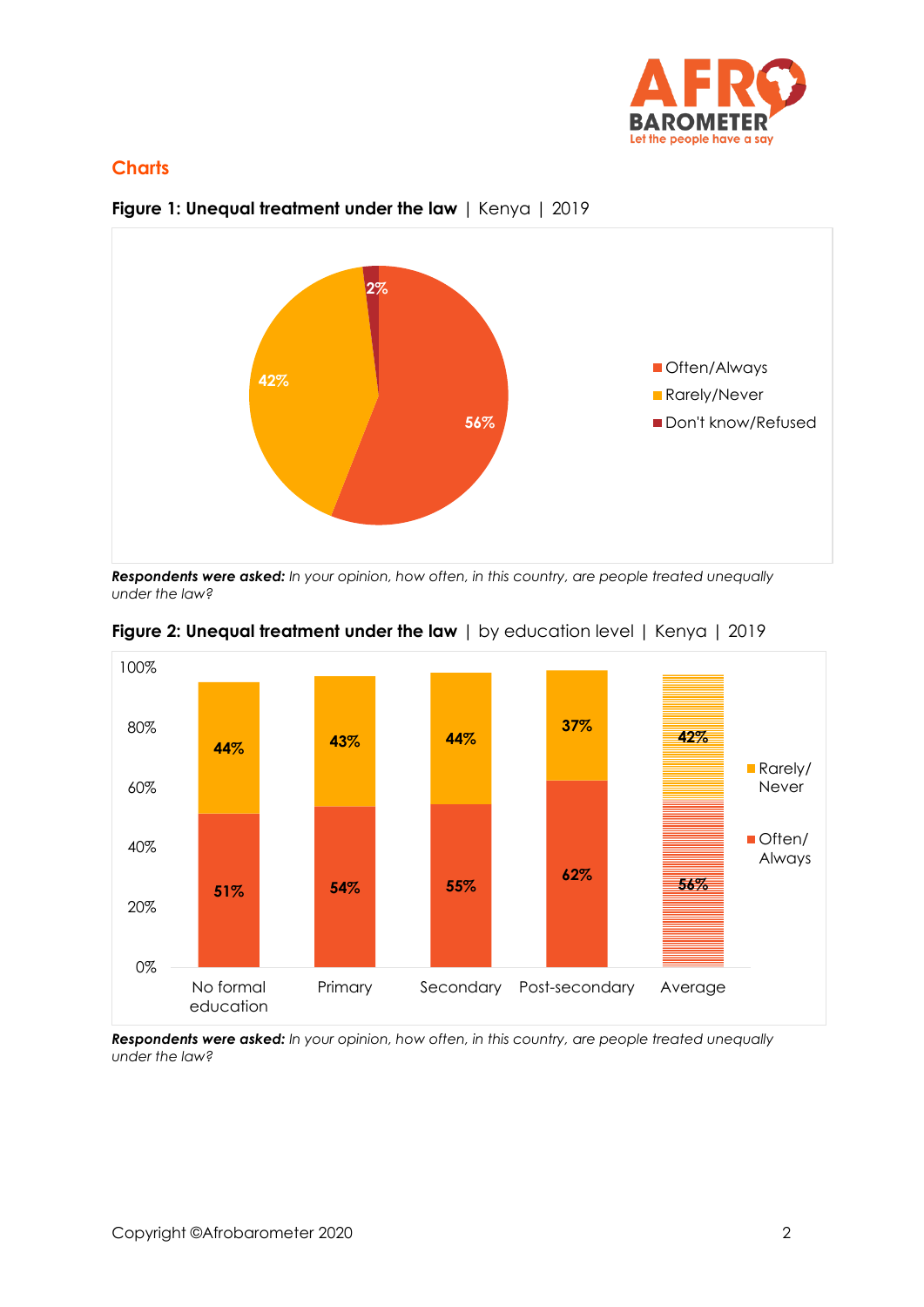



**Figure 3: Impunity for officials vs. ordinary citizens** | Kenya | 2019

*Respondents were asked: In your opinion, how often, in this country: Do officials who commit crimes go unpunished? Do ordinary people who break the law go unpunished?*





*Respondents were asked: In your opinion, how often, in this country: Do officials who commit crimes go unpunished? Do ordinary people who break the law go unpunished? (% who say "often" or "always")*